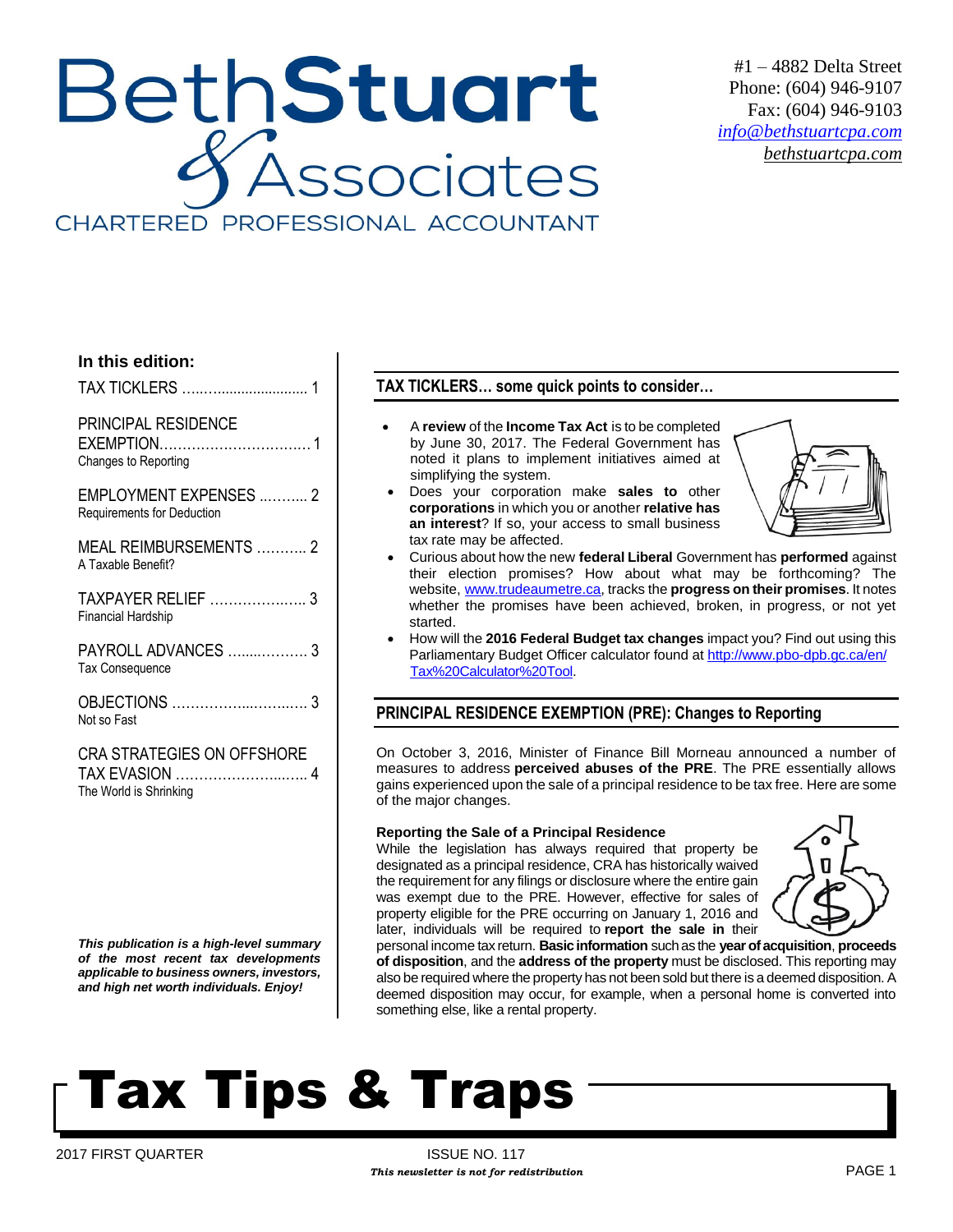#### **Late Designations**

If the disposition is not properly and timely reported, the PRE may not be available. However, CRA does have the discretion to **accept a late designation**. If the late submission is accepted, CRA also has the option to levy a **penalty** (\$100 per month late, up to a maximum of \$8,000). The penalty may or may not be issued depending on the circumstances.

#### **Extended Assessment Period**

A further proposal would provide CRA with the authority to assess taxpayers **beyond the normal assessment limitation period** (generally 3 years) when the **disposition of real estate** is not appropriately reported in the tax return. In other words, there would be **no time limit** for such an assessment. However, CRA's ability to reassess will be **limited to only the unreported disposition of the real property**.

Note that this extended reassessment period is not restricted to real estate used as a principal residence – most real estate counts. If the tax return is later amended to report the disposition, CRA's ability to reassess will end approximately three years after the adjustment or amendment is filed.

This amendment applies to taxation years that end on or after October 3, 2016.

*Action Item: If disposing of any real estate, discuss with an advisor as to how this should be reported on your tax return.*

#### **EMPLOYMENT EXPENSES: Requirements for Deduction**

In a May 26, 2016 **Technical Interpretation**, CRA summarized the **conditions that must be met** in order for an individual that earns employment income to **deduct employment expenses**. Deductible expenses are limited to only a select group described in the Income Tax Act.

Generally, an employee may deduct costs of employment related expenses if:

- under the **contract of employment**, the employee had to provide and pay for the expenses;
- the employee does **not receive a non-taxable allowance** for the expenses;
- the **employer does not, or will not, repay** the employee for the expenses; and
- the employee keeps with his/her records a completed and signed copy of the appropriate form(s) (i.e. Form T2200**,** [Declaration of Conditions of Employment,](http://www.cra-arc.gc.ca/E/pbg/tf/t2200/README.html) or Form TL2**,**  [Claim for Meals and Lodging Expenses\)](http://www.cra-arc.gc.ca/E/pbg/tf/tl2/README.html).

Additional conditions must be met to deduct certain types of expenses (such as, for example, travel).

For more information on employment related expenses, see [www.cra.gc.ca/employmentexpenses,](http://www.cra.gc.ca/employmentexpenses) Chapters 3 and 4 of [Guide T4044, Employment Expenses 2015.](http://www.cra-arc.gc.ca/E/pub/tg/t4044/README.html)

*Action Item: Employers – ensure that Form T2200 is properly completed and distributed or employees may be denied employment expense claims. Employees – obtain Form T2200 from your employer as early as possible.* 

#### **MEAL REIMBURSEMENTS: A Taxable Benefit?**

In a June 10, 2016 French **Technical Interpretation**, CRA commented on whether an employer had conferred a **benefit to an employee** where the employee was reimbursed for their meal expenses.

Generally, an employee must **include** the **value of any benefits** received or enjoyed in their taxable income. CRA normally considers a taxable benefit to be conferred when:

- the benefit provides an **economic advantage** to the employee;
- the benefit is **measurable and quantifiable**; and
- it **mainly benefits the employee** (or a non-arms' length person) and not the employer.

If the meal is reimbursed while the employee is **travelling within the municipality or metropolitan area** of the establishment of the employer, the **employee** is generally considered the **primary beneficiary**. However, in certain cases, the reimbursement can be excluded from the employee's income. For example, if the **main** 



**purpose of the reimbursement** is to ensure that the **employee's functions are carried out more effectively** as part of a shift, then the **employer** could be the one who **mainly benefits**.

Meal reimbursements when the employee travels **outside the municipality** of the employer in the performance of their duties is generally considered to primarily **benefit the employer**.

The fact that the employer charges the client for the reimbursement is not a factor in this determination.

*Action Item: Consider the tax ramifications when developing and implementing a meal reimbursement policy.*

# Tax Tips & Traps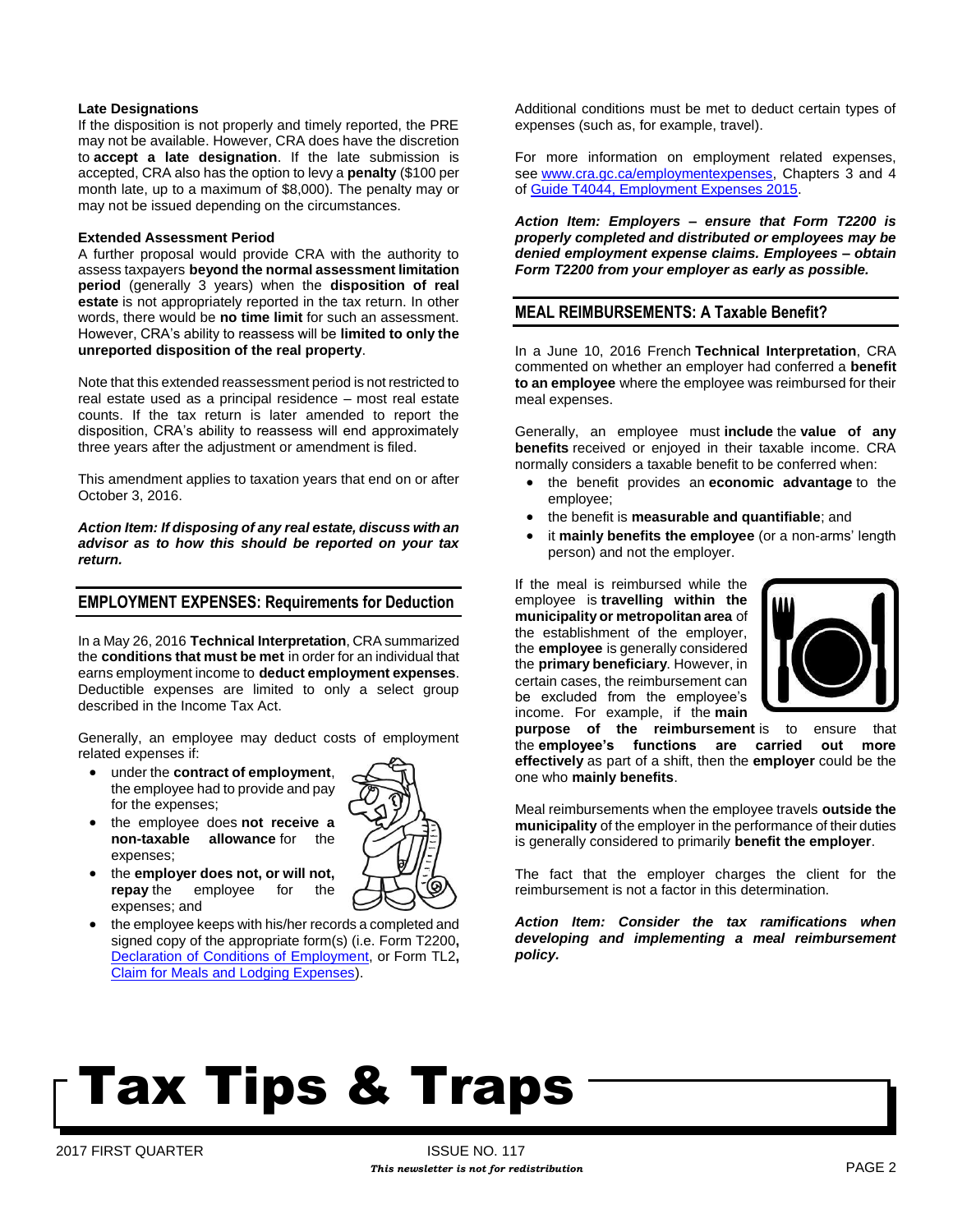### **TAXPAYER RELIEF: Financial Hardship**

CRA may grant relief from penalties and interest in cases where the timely satisfaction of a tax obligation was not completed due to:



- extraordinary circumstances;
- actions of the CRA; or
- inability to pay or financial hardship.

In a March 31, 2016 **Federal Court Judicial Review**, the taxpayer appealed a decision by CRA to refuse relief on **penalties and interest.** In this case, the taxpayer argued that the CRA agent did not reasonably appreciate the taxpayer's **financial difficulties**.

The Court agreed with CRA that the concept of financial difficulties for a person is a **financial insecurity or lack of what is necessary to meet basic living needs** (that is food, clothing, housing, and reasonable non-essential elements).

As it appeared that the taxpayer was able to **repay the outstanding tax arrears**, **without** having an **undue impact** on a **lifestyle** of a relatively affluent Canadian taxpayer, CRA's decision to deny the request was deemed reasonable.

CRA has also noted that relief may be granted:

- when collection had been suspended due to an inability to pay and substantial interest has accumulated or will accumulate;
- when a taxpayer's demonstrated ability to pay requires an extended payment arrangement. Consideration may be given to waiving all or part of the interest for the period from when payments start until the amounts owing are paid, as long as the agreed payments are made on time and compliance with the Act is maintained.

*Action Item: In addition to financial hardship, some of the more common reasons why taxpayer relief may be granted include: natural or human-made disaster; death/accident/ serious illness/emotional or mental distress; or civil disturbance. If one of these situations apply, an application for interest and penalty relief may be available. Note that taxes would still be owing.* 

#### **PAYROLL ADVANCES: Tax Consequence**



In an April 26, 2016 **Technical Interpretation**, CRA opined that where an employer provides a **payroll advance** to an employee, the amount is **not generally considered to be a loan**. A salary advance is a payment for salary, wages or commissions that an employee is expected to earn in the performance of future services. These amounts are generally included in the **employee's income** in the **year the advance is received**.

If a **repayment by the employee** is required, a **deduction is available** in the tax year in which the repayment was made. The deduction cannot exceed the advance that was previously included in the employee's income from employment.

*Action Item: When providing an advance to an employee, ensure that the employee clearly understands the tax implications.*

#### **OBJECTIONS: Not so Fast**

When filing an objection to a CRA reassessment, one of the most frequently-posed questions is "How long will it take?". The answer, according to the Auditor General, is "too long".



On November 29, 2016, the **Auditor General** released a report to

Parliament focusing on the **effectiveness and timeliness** of the **objection process**.

#### **Length of Process**

For the five-year period ending March 31, 2016, CRA took the following numbers of days, on average, **to resolve objections** from the time they were filed by the taxpayers:

- **143 days** for **low**-complexity objections (about 61% of total objections for the period);
- **431 days** for **medium**-complexity objections (about 37% of total objections for the period); and
- **896 days** for **high**-complexity objections (about 2% of total objections for the period).

On average, CRA did not assign an objection to an appeals officer until 150 days after the taxpayer had mailed the notice of objection.

CRA's performance was also **compared to six other administrations** using 2009 data. Canada took **276 days compared** to an average of **70 days** for the other six countries.

It was also noted that the tracking system for timing the process was not sufficiently accurate or complete.

#### **Objection Decision Results**

Of the objections accepted and processed by CRA, **65%** were **decided in favour** (in whole or part) **of the taxpayer**. 0.6% of objections resulted in an **increase in income tax** owed.

#### **Next Steps**

In the Fall of 2016, CRA commenced a **review of its objections** process. As an immediate response, CRA indicated